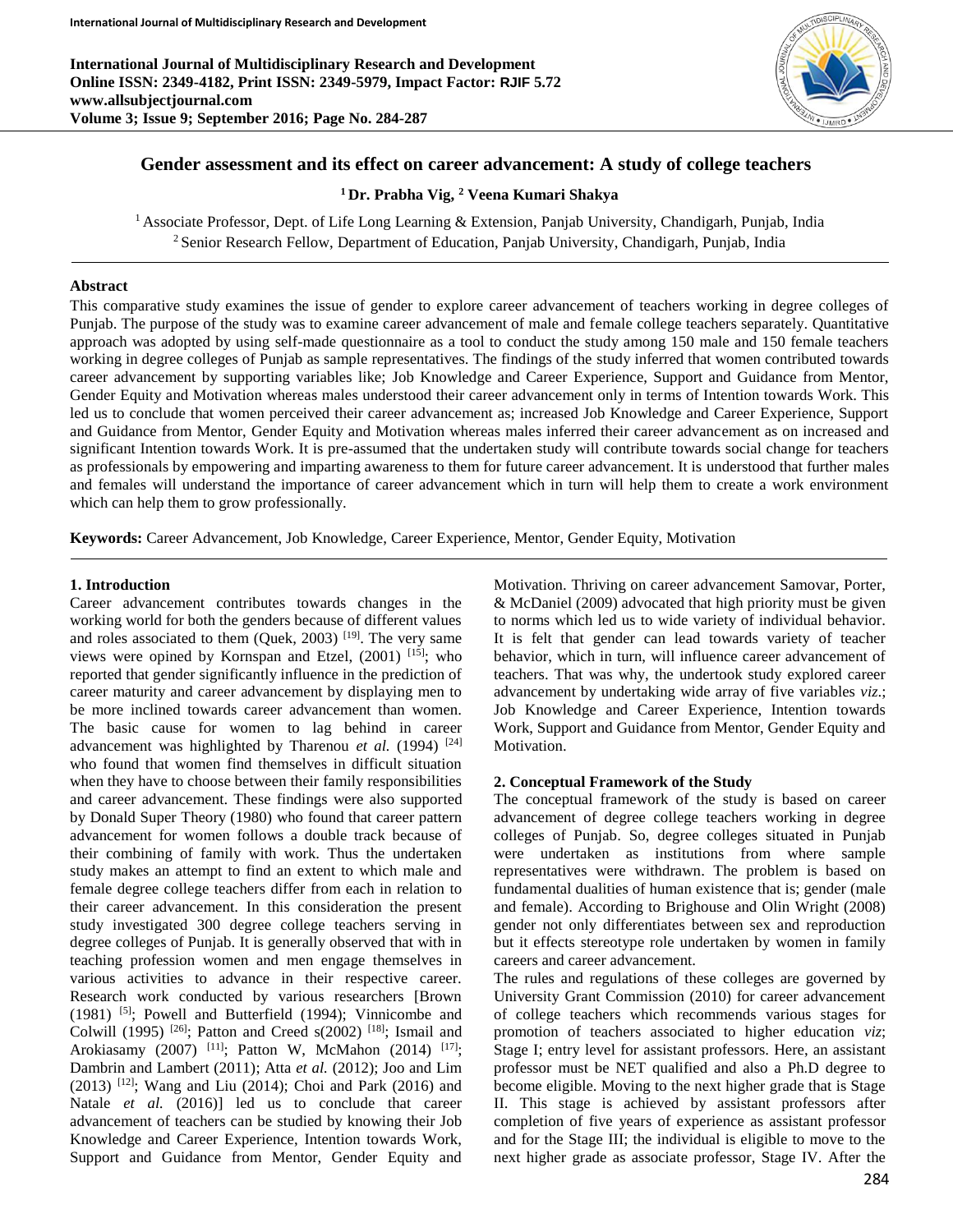completion of Stage IV the associate professor is promoted as professors. University Grant Commission further mentioned in its clause that no teacher without Ph.D shall be designated as associate professor and appointed as professors. The commission further stressed that to attain uniformity this certified criteria must be followed for all the teachers working in various Indian universities and their affiliated colleges. The commission also embarked that career advancement must be adapted in accordance to changing organizational and labor market conditions. Keeping this aspect in mind, Kanter (1993) [14] inferred that career advancement is influenced by factors such as; gender discrimination, family responsibilities and mentoring. Blackhurst (2000) <sup>[3]</sup> conducted research to examine the impact of gender on the perceptions of career advancement factors and found that women educators experience gender challenges as a complex array of barrier to career advancement because of limited support from professional networking, unsupportive professional environments and discrimination. Dambrin and Lambert (2011) argued that women for career advancement have to maintain a work life balance in order to fight male stereotypes by giving those opportunities to get involved in family life. The very same views were explained by Diamond (2007) who conceived career advancement in relation to practices like; individual issues, ideas, behaviors or practices that have a great impact on career advancement. Therefore going by the research work of [Ismail and Arokiasamy (2007)<sup>[11]</sup>; Patton & McMahon (2010); Brown (1981) [5]; Atta *et al.* (2012); Lim (2013); Wang and Liu (2014)] it is assumed that career advancement of college teachers can be studied by taking into account variables like; Job Knowledge and Career Experience, Intention towards Work, Support and Guidance from Mentor, Gender Equity and Motivation. Further the researchers investigated gender differences among teachers to compare them with respect to career advancement indicators. It is assumed that the present study will have significant bearing for teachers and administrators to see themselves in this perspective, so they can make necessary and regular inputs to be more effective and efficient. It is further hoped that the indicators of career advancement *viz*; Job Knowledge and Career Experience, Intention towards Work, Support and Guidance from Mentor, Gender Equity and Motivation shall be able to throw light as the realm of career advancement of degree college teachers working in Panjab. Further, the effect of independent variable that is gender on each indicator of career advancement will yield the results which have not been studied so far by the researchers.

# **3. Career Advancement**

Geber (1992) conceived career advancement as a life-long sequence of jobs and role related experiences. He regarded that this advancement takes place in two ways; firstly, by upward mobility where a person move onwards in an institutional work life by way of promotions, transfer to higher position. Secondly, by lateral mobility or horizontal mobility this involves responsibilities to climb the ladder of career advancement.

Judge *et al.* (1995) <sup>[13]</sup> conceived career advancement as extrinsic, where an individual gets evaluated objectively by others that are salary attainment and number of promotions in one's career.

Burke  $(2001)$ <sup>[4]</sup> conceptualized career advancement as a

measure of subjective or intrinsic career advancement. He further referred that it captures individuals subjective judgments regarding their career attainments such as; job and career satisfaction.

Oxford English Dictionary (2014) clarified career advancement as a course of action followed by an individual to progress through life. The Dictionary conceived career advancement as developmental and a life-long process which take place throughout adults' life. Therefore, it includes paid employment, self-employment, unpaid work, entrepreneurial enterprise and so on.

National Career Development Association (2016) conceived career advancement as a road followed by a course of achievement with in a profession. The association further referred career advancement as must for generating money and respectful position and status.

### **4. Operational Meaning and Definitions of the Terms Used 4.1 Career Advancement**

Career advancement is a calculated variable which could influence decisions related to careers and its advancement.

### **4.2 Job Knowledge and Career Experience**

It is that conceptual knowledge and experience of a teacher which connects him/her to career advancement by taking into account the essential qualifications laid down by University Grant Commission for selection and advancement of teachers.

### **4.3 Intention towards Work**

It facilitates teacher to create an impact on teaching profession by creating an attitude towards work by quantifying the gap between career requirements for work and career factors expectations.

### **4.4 Support and Guidance from Mentor**

It facilitates teachers by discussing issues and controversies for career advancement with their coach or sponsors; so as to achieve academic and professional support from them in terms of content, step-ahead years, supervisors and access to multiple mentors.

### **4.5 Gender Equity**

It is the process of allocating resources, programs, and decision making fairly to both males and females without any discrimination on the basis of sex and addressing any imbalances in the benefits available to them.

### **4.6 Motivation**

It is an outcome which depends on incentives, stimulus, and motives and so on. For present study, teacher motivation effect career advancement by positively affecting teachers' behavior, performance, by increasing his work behavior, variety and advancement opportunity.

### **5. Objective**

To work out gender differences among degree college teachers on indicators of career advancement *viz*; Job Knowledge and Career Experience, Intention towards Work, Support and Guidance from Mentor, Gender Equity and Motivation.

### **6. Sample**

The sample size was restricted to 150 male and 150 female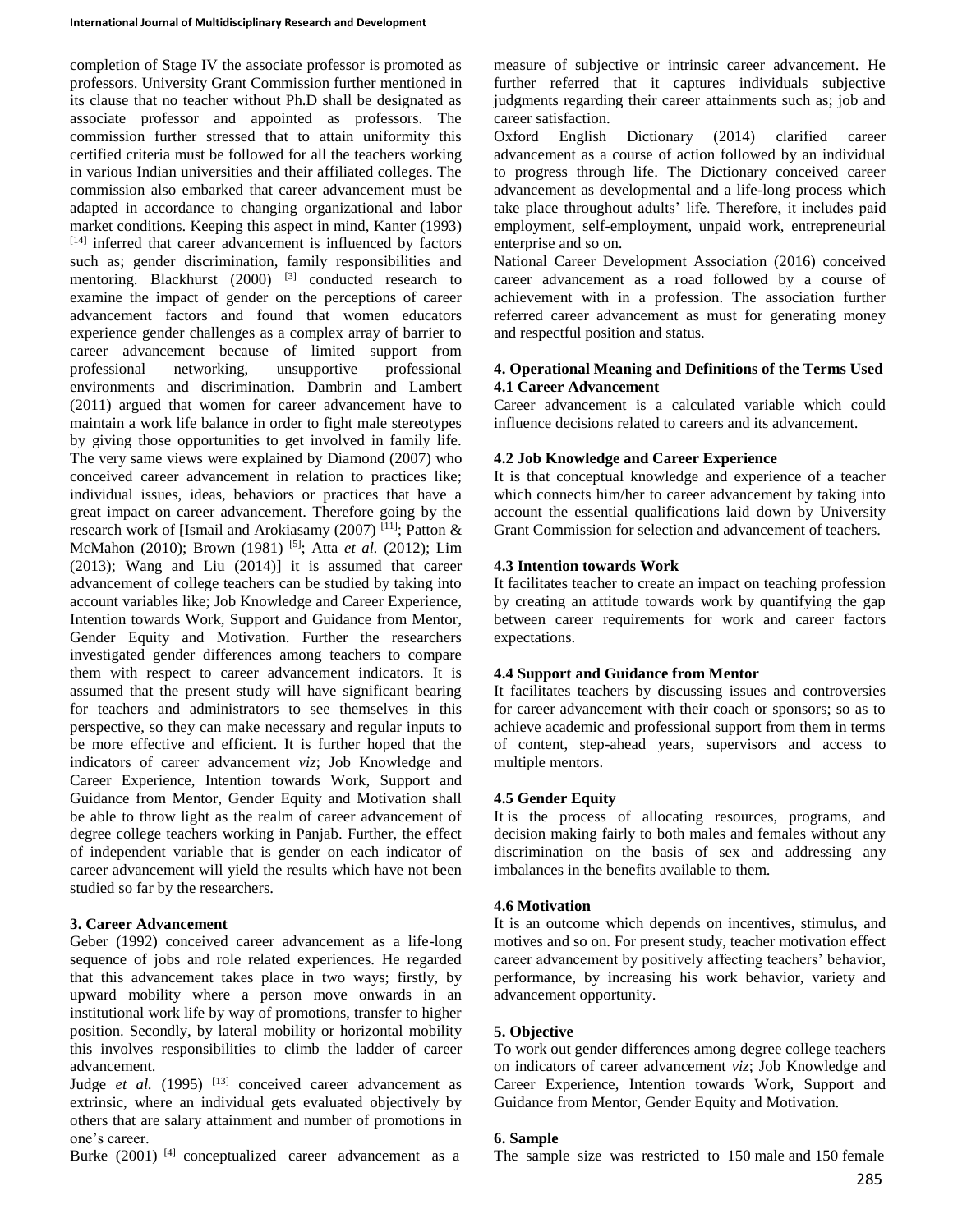degree college teachers working in 20 degree colleges of Punjab. Multistage random sampling technique was followed with respect to selection of 150 male and 150 female teachers as respondents.

### **7. Tool**

A self-made questionnaire was developed to collect data from degree college teachers. It consisted of two parts:

Section A- It was related to background variables like: name, gender, name of the institution, educational qualification and state to which one belongs.

Section B- It was prepared and developed by investigator under five dimensions of career advancement of teachers. It consisted of 52 statements and responses to them were collected on a five point rating scale. Firstly, Job Knowledge and Career Experience as a variable for career advancement was based on 10 questions and had a 5 item scales. Similarly, the rest four indicators *viz*; Intention towards Work, Support and Guidance from Mentor, Gender Equity and Motivation had 12 questions and responses to them were collected on a five point scale. The data collected through questionnaire on 5-point Likert scale which gave feedback of teachers on

statements related to indicators which they endure most and least.

### **8. Statistical Techniques Used**

Following statistical techniques were employed:

- 1. Descriptive statistical techniques such as mean, median, mode, standard deviation were used to determine the nature of the distribution of scores of variables.
- 2. Differential analysis by using the t-test to analyze gender differences.

#### **9. Analysis and Interpretation**

To analyze and describe the results of the study analysis of variance was applied by taking equal number of male and female teachers serving in degree colleges of Punjab state. To study the main effects of gender Analysis of Variance was applied on each indicator of career advancement *viz*; Job Knowledge and Career Experience, Intention towards Work, Support and Guidance from Mentor, Gender Equity and Motivation on its total score where gender was treated as independent variable and indicators of career advancement as dependent variable.

#### **Comparison of career advancement on the basis of gender**

| <b>Indicators of Career Advancement</b> | Gender | N   | Mean   | <b>SD</b> | t-ratio   |
|-----------------------------------------|--------|-----|--------|-----------|-----------|
| Job Knowledge and Career Experience     | Female | 150 | 42.63  | 2.021     | $21.040*$ |
|                                         | Male   | 150 | 38.61  | 1.187     |           |
| Intention towards Work                  | Female | 150 | 38.16  | 1.502     | 13.392*   |
|                                         | Male   | 150 | 42.37  | 1.762     |           |
| Support and Guidance from Mentor        | Female | 150 | 38.42  | 1.448     | $2.664*$  |
|                                         | Male   | 150 | 37.97  | 1.642     |           |
| <b>Gender Equity</b>                    | Female | 150 | 48.13  | 1.534     | 18.942*   |
|                                         | Male   | 150 | 43.61  | 2.258     |           |
| Motivation                              | Female | 150 | 29.69  | 1.221     | $2.926*$  |
|                                         | Male   | 150 | 28.99  | .875      |           |
| Total Score of Career Advancement       | Female | 150 | 196.03 | 3.709     | 9.534*    |
|                                         | Male   | 150 | 191.54 | 4.411     |           |

**Table 1:** Summary table of Mean, Standard Deviation and t-ratio of Male and Female Teachers on Indicators of Career Advancement

\*Significant at 0.01 Level

Unfolding the effect of gender on career advancement variables, it was observed that gender has statistical significant effect on variables *viz*; Job Knowledge and Career Experience, Intention towards Work, Support and Guidance from Mentor, Gender Equity and Motivation indicating the fact that variable gender has come from the sample means which shows variance. Hence, t-test was applied further on career advancement variables to know the differences between male and female college teachers. The statistical analysis pertaining to these variables indicates that males have scored significantly higher on variable Intention towards Work whereas female college teachers have scored significantly higher on career advancement variables *viz*; Job Knowledge and Career Experience, Support and Guidance from Mentor, Gender Equity and Motivation. The statistical analysis pertaining to the total score of career advancement indicators shows that gender contribute significantly towards teacher's career advancement. Further, the observation of means for two levels of gender shows that mean of females is higher than the mean of males. This led us to infer that female teacher performed significantly better on career advancement aspect than male college teachers. This further led us to interpret that

women have taken their career advancement seriously when compared with their male colleagues.

# **10. Conclusion and Discussion**

Based on the research objectives, the study shows that gender as an independent variable is significantly co-related to career advancement of degree college teachers serving in Punjab state. The persistent evaluation of career advancement for male college teachers points some serious implications for the career advancement of men for the future and the urgency to be cautious because male college teachers constitute half of the study population. If teaching profession is to promote and embrace diversity of educational programs, the college teachers must be associated to the given indicators of career advancement. The findings of the study witnessed that female college teachers felt significantly high on career advancement indicators *viz* Job Knowledge and Career Experience, Intention towards Work, Support and Guidance from Mentor, Gender Equity and Motivation as compared to their counterparts.

An important delimitation of this study was that, undertook data of teachers belonging to two states of India *viz*; Punjab